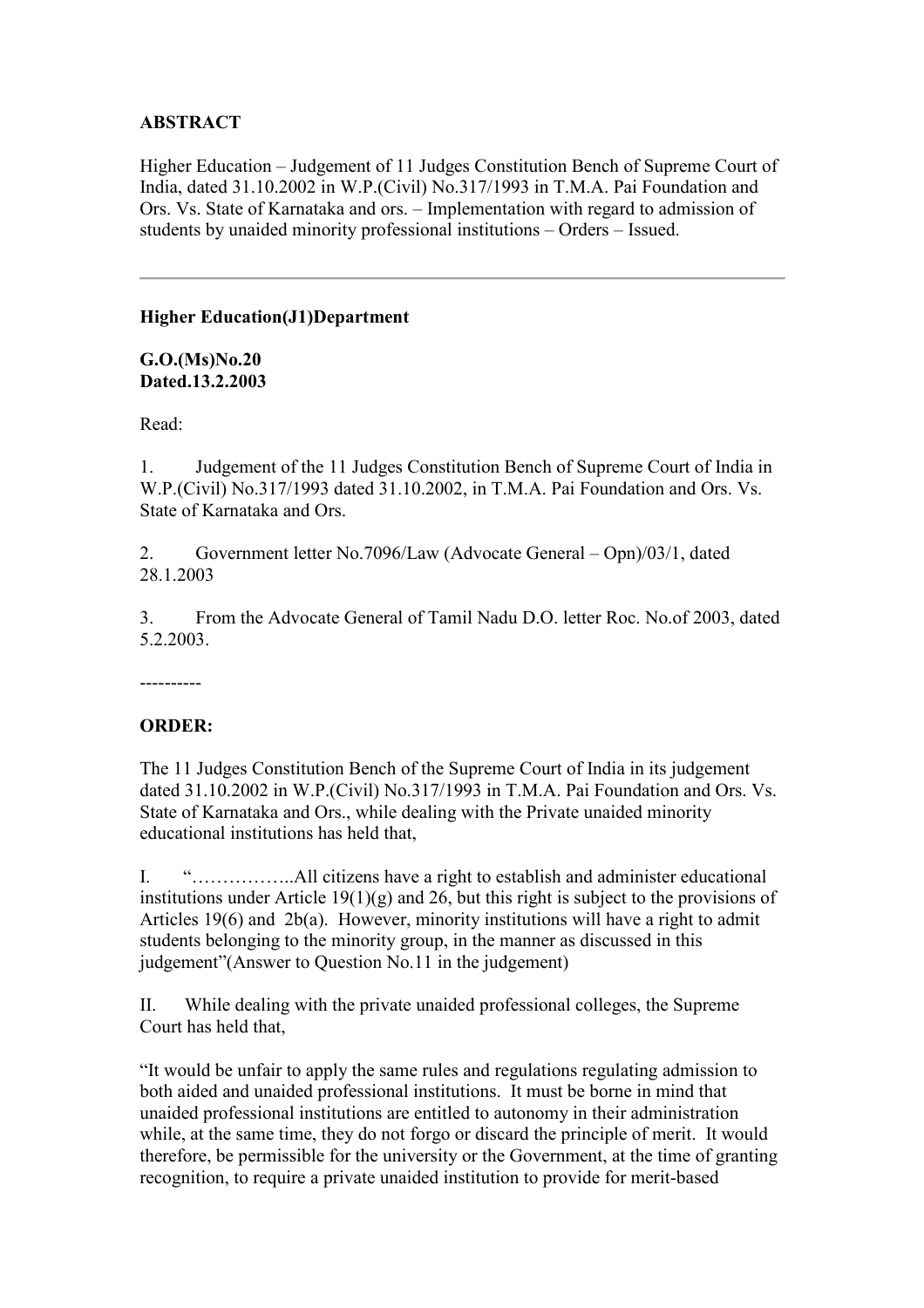selection while at the same time, giving the Management sufficient discretion in admitting students. This can be done through various methods. For instance, a certain percentage of the seats can be reserved for admission by the Management out of those students who have passed the common entrance test held by itself or by the State/University and have applied to the college concerned for admission, while the rest of the seats may be filled up on the basis of counseling by the State agency. This will incidentally take care of poorer and backward sections of the society. The prescription of percentage for this purpose has to be done by the Government according to the local needs and different percentages can be fixed for minority unaided and non-minority unaided and professional colleges. The same principles may be applied to other non-professional but unaided educational institutions viz. graduation and post-graduation non-professional colleges or institutes".(Para 68 of Supreme Court Judgement)

1. III. In para 138 of the judgement it has been held that,

 "As we look at it, Article 30(1) is a sort of guarantee or assurance to the linguistic and religious minority institutions of their right to establish and administer educational institutions of their choice. Secularism and equality being two of the basic features of the Constitution, Article 30(1) ensures protection to the linguistic and religious minorities, thereby preserving the secularism of the country. Furthermore, the principles of equality must necessarily apply to the enjoyment of such rights. No law can be framed that will discriminate against such minorities with regard to the establishment and administration of educational institutions vis-à-vis other educational institutions. Any law or rule or regulation that would put the educational institutions run by the minorities at a disadvantage when compared to the institutions run by the others will have to be struck down. At the same time, there also cannot be any reverse discrimination. It was observed in St. Xaviers College case, at page 192, that "the whole object of conferring the right on minorities under Article 30 is to ensure that there will be equality between the majority and the minority. If the minorities do not have such special protection, they will be dented equality." In other words, the essence of Article 30(1) is to ensure equal treatment between the majority and the minority institutions. No one type or category of institution should be disfavoured or, for that matter, receive more favorable treatment than another. Laws of the land, including rules and regulations, must apply equally to the majority institutions as well as to the minority institutions. The minority institutions must be allowed to do what the non-minority institutions are permitted to do.

IV. In para 146 of the judgement, the Supreme court has held that,

"The other interpretation that is put forth is that Article 29(2) is a protection against discrimination on the ground of religion, race, caste or language, and does not in any way come into play where the minority institution prefers students of its choice.

To put it differently, denying admission, even though seats are available on the ground of the applicant's religion, race, caste or language, is prohibited, but preferrisng students of minority groups does not violate Article 29(2)".

V. In para 148 of the judgement, it was held that,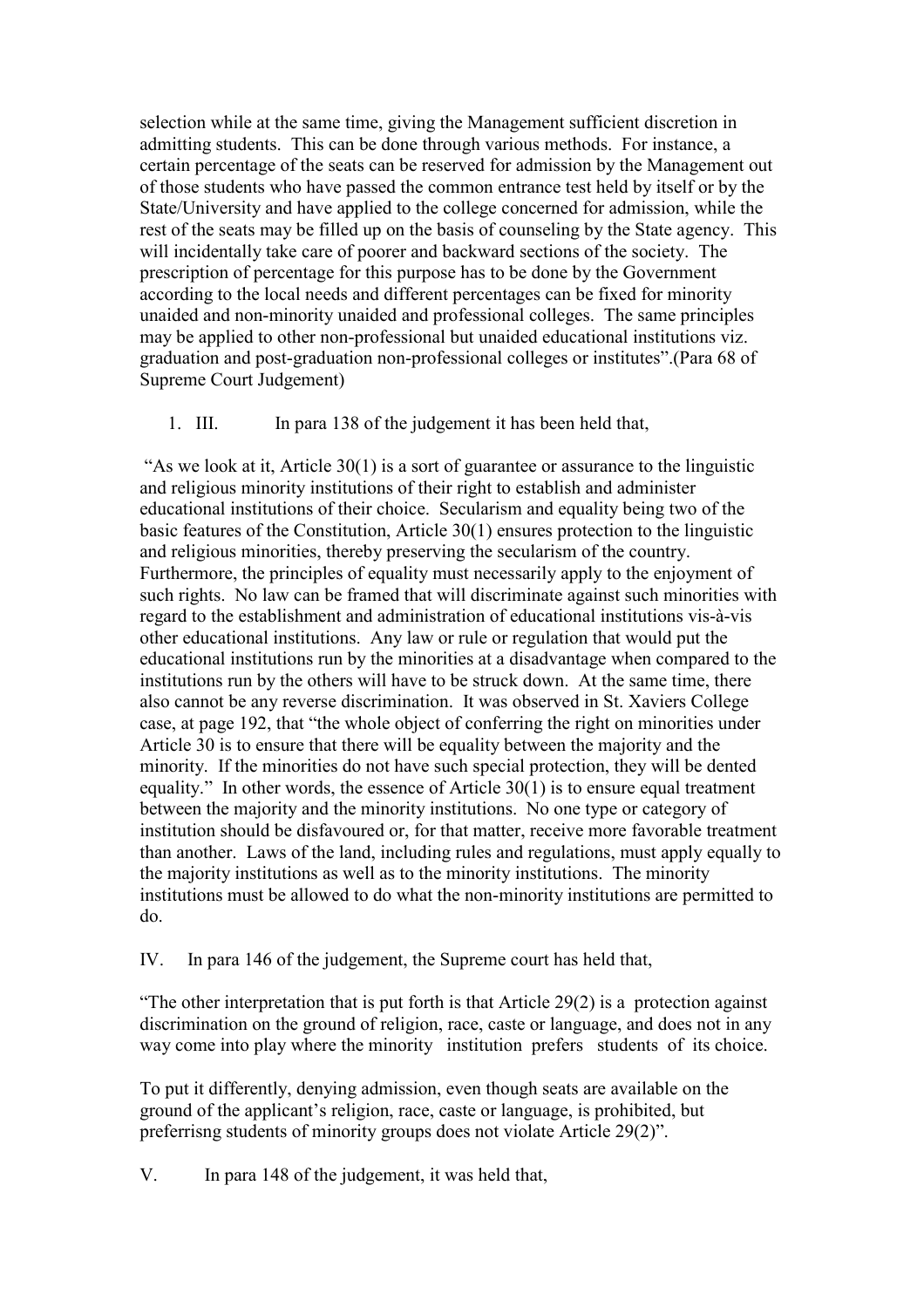"Both Articles 29 and 30 form a part of the fundamental rights Chapter in Part III of the Constitution. Article 30 is confined to minorities, be it religious or linguistic, and unlike Article 29(1), the right available under the said Article cannot be availed by any section of citizens. The main distinction between Article 29(1) and Article 30(1) is that in the former, the right is confined to conservation of language, script or culture. As was observed in the Father W. Proost case, the right given by Article 29(1) is fortified by Article 30(1), in so far as minorities are concerned. In the St. Xaviers College case, it was held that the right to establish an educational institution is not confined to conservation of language, script or culture. When constitutional provisions are interpreted, it has to be borne in mind that the interpretation should be such as to further the object of their incorporation. They cannot be read in isolation and have to be read harmoniously to provide meaning and purpose. They cannot be interpreted in a manner that renders another provision redundant. If necessary, a purposive and harmonious interpretation should be given".

### VI. Further, the Supreme Court has ruled that,

 "Although the right to administer includes within it a right to grant admission to students of their choice under Article 30(1), when such a minority institution is granted the facility of receiving grant-in-aid, Article 29(2) would apply and necessarily, therefore, one of the rights of administration of the minorities would be eroded to some extent. Article 30(2) is an injunction against the State not to discriminate against the minority educational institution and prevent it from receiving aid on the ground that the institution is under the management of a minority. While, therefore, a minority educational institution receiving grant-in-aid would not be completely outside the discipline of Article 29(2) of the Constitution, by no stretch of imagination can the rights guaranteed under Article 30(1) be annihilated. It is in this context that some interplay between Article 29(2) and Article 30(1) is required. As observed quite aptly in St.Stephen's case "the fact that Article 29(2) applies to minorities as well as non-minorities does not mean that it was intended to nullify the special right guaranteed to minorities in Article 30(1)". The word "only" used in Article 29(2) is of considerable significance and has been used for some avowed purpose. Denying admission to non-minorities for the purpose of accommodating minority students to a reasonable extent will not be only on grounds of religion etc., but is primarily ,meant to preserve the minority character of the institution and to effectuate the guarantee under Article 30(1). The best possible way is to hold that as long as the minority educational institution permits admission of citizens belonging to the non-minority class to a reasonable extent based upon merit, it will not be an infraction of Article 29(2), even though the institution admits students of the minority group of its own choice for whom the institution was meant. What would be a reasonable extent would depend upon variable factors, and it may not be advisable to fix any specific percentage. The situation would vary according to the type of institution and the nature of education that is being imparted in the institution. Usually, at the school level , although it may be possible to fill up all the seats with students of the minority group, at the higher level, either in colleges or in technical institutions, it may not be possible to fill up all the seats with the students of the minority group. However, even if it is possible to fill up all the seats with students of the minority group, the moment the institution is granted aid, the institution will have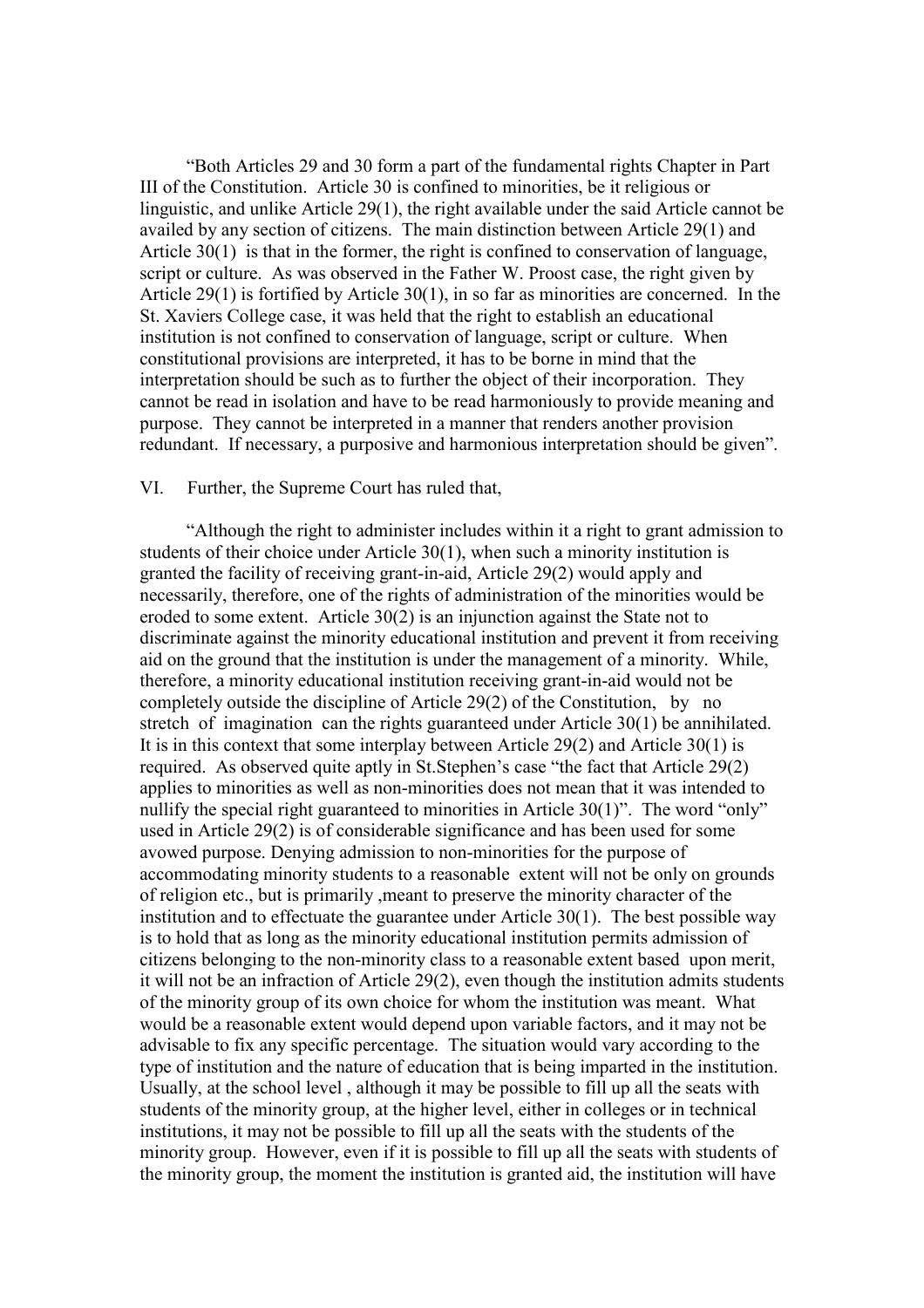to admit students of the non-minority group to a reasonable extent, whereby the character of the institution is not annihilated and at the same time, the rights of the citizen engrafted under Article 29(2) are not subverted. It is for this reason that a variable percentage of admission of minority students depending on the type of institution and education is desirable, and indeed, necessary, to promote the constitutional guarantees enshrined in both Article 29(2) and Article 30.(Para 149 of the Judgement)

VII. The Supreme Court has further held that,

 "Admission of students to unaided minority educational institutions, viz., schools and undergraduate colleges where the scope for merit-based selection is practically nil, cannot be regulated by the concerned State or university, except for providing the qualifications and minimum conditions of eligibility in the interest of academic standards.

The right to admit students being an essential facet of the right to administer educational institutions of their choice, as contemplated under Article 30 of the Constitution, the State Government or the University may not be entitled to interfere with that right, so long as the admission to the unaided educational institutions is on a transparent basis and the merit is adequately taken care of. The right to administer, not being absolute, there could be regulatory measures for ensuring educational standards and maintaining excellence thereof, and it is more so in the matter of admissions to professional institutions".(Answer to Question No.4 in the judgement)

VIII. Further while answering Question No.5(a) the Supreme Court has held that,

"A minority institution may have its own procedure and method of admission as well as selection of students, but such a procedure must be fair and transparent, and the selection of students in professional and higher education colleges should be on the basis of merit. The procedure adopted or selection made should not tantamount to mal-administration. Even an unaided minority institution ought not to ignore the merit of the students for admission, while exercising its right to admit students to the colleges aforesaid, as in that event, the institution will fail to achieve excellence".

2. The Government are conscious to the fact that the law declared by the Supreme Court binds everyone and the Government are bound to follow it. Before taking any firm decision with reference to the implementation of the law laid down by the Supreme Court mentioned in para 1 above, it was thought better to ascertain the views of the managements of the unaided professional colleges. Accordingly, the Government held a meeting with the managements of the unaided professional colleges in the State on 3.2.2003. About 200 managements of the colleges, both minority and non-minority have attended the meeting. Among other things, one of the views expressed by them relates to the apportionment of Percentage of seats between the Government and unaided minority professional colleges for admission of students. Government also requested them to furnish their views in writing in the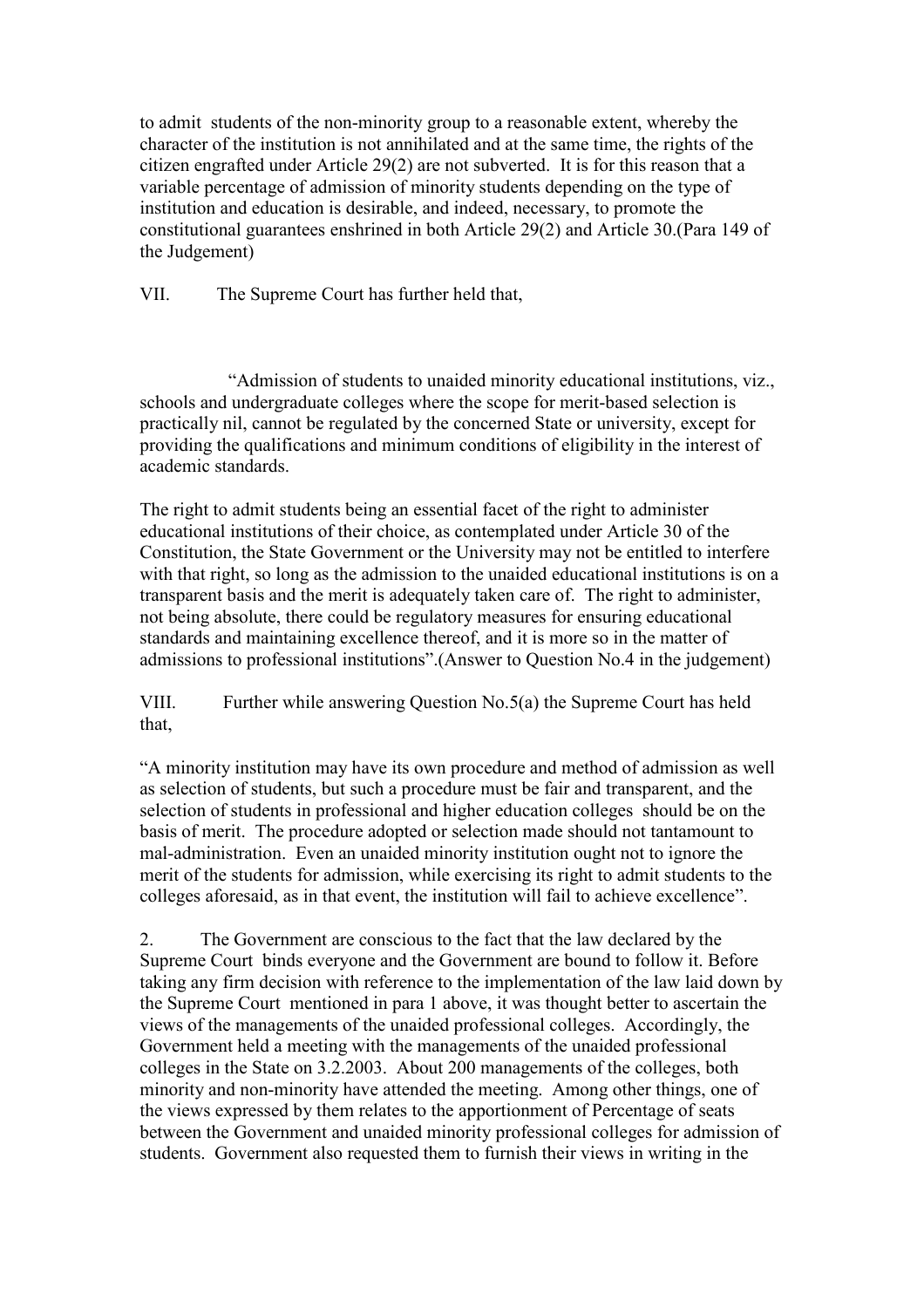prescribed format on this point on or before 6.2.2003. Till 10/2/2003, 17 minority colleges have sent their views in writing. Out of the above,

(i) Some managements have said that all the 100% of the seats may be earmarked to the managements for filling up of the seats by themselves.

(ii) Some of the managements have said that 50% of the seats may be filled up by the State through Single Window System and the remaining 50% may be earmarked to the managements for filling up of the seats by themselves.

(iii) Some managements have said that 75 to 80% of the seats may be earmarked to them and the remaining may be filled up by the Government through Single Window System.

(iv) Some managements have said that 60% of the seats may be earmarked to them and the remaining may be filled up by the Government through Single Window System.

1. (i) Some management have said that 60% of seats may be filled up through Single Window System and the remaining earmarked to them,

3. The Government examined the views expressed by the unaided minority institutions within the ambit of the law declared by the Apex Court and they have decided to issue necessary executive orders for the implementation of the law declared by the 11 Judges Constitution Bench of the Supreme Court of India in T.M.A. Pai Foundation case. They accordingly direct that,

(i) Unaided, minority professional institutions / colleges be allowed to admit 70% of the seats by themselves by following a transparent and reasonable method of admission, and

 (ii) the remaining 30% of the seats be filled up by the Government through Single Window System of admission, by following the Rule of reservation of the State Government and other rules/procedures laid down by the Government.

4. The Government however direct that, such of the unaided minority institutions who desire to part with more percentage of seats over and above 30% to the Government to be filled up through Single Window System of admission, be permitted to do so. They are requested to communicate their intention in this regard to the agency of the Government who conducts the Single Window System on or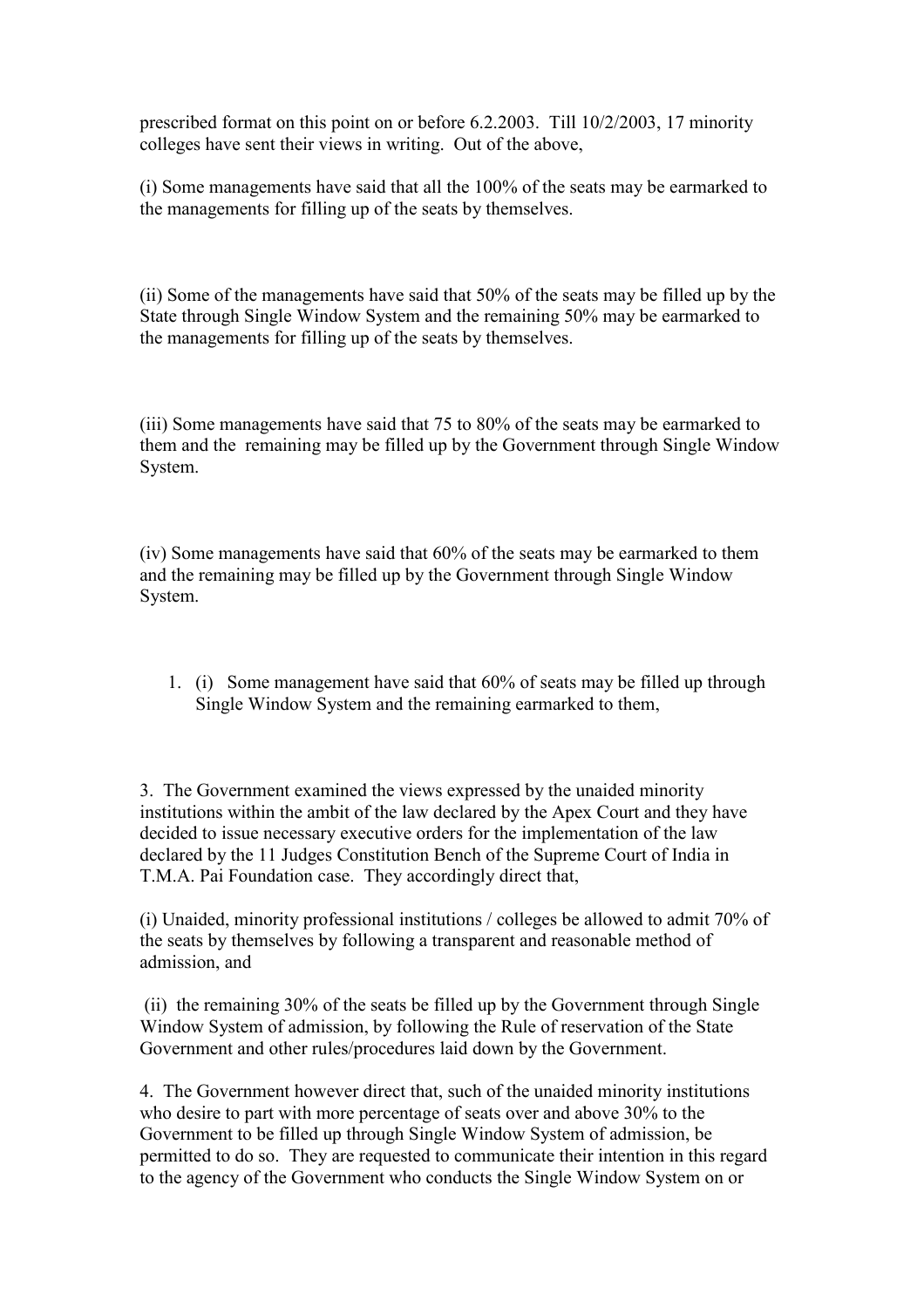before 20.3.2003. A copy of the letter in this regard should also be marked to the Secretary to Government.

5. The Government further direct that 70% of the seats earmarked to be filled up by the managements in para 3(1) above includes the NRI quota as there would be no more separate percentage of allocation of seats towards this category.

6. The Government further direct that the procedure ordered in paras 3-5 above will be applicable to the admission under Lateral Entry Scheme also. As in the previous years, the Director of Technical Education will conduct the admission under Lateral Entry System.

(By order of the Governor)

## **V.K.SUBBURAJ, SECRETARY TO GOVERNMENT.**

To

The Director of Technical Education , Chennai-25

The Registrar, Anna University, Chennai-25

The Director of Medical Education,Chennai-10

The Director of Agriculture, Chennai-5

The Director of Animal Husbandry, Chennai-35

The Registrars of all Universities of Tamil Nadu

The Chairman/Chairperson of all the unaided professional colleges.

through ((i)The Director of Technical Education, Chennai-25

(ii)The Director of Medical Education,Chennai-10.

(iii)The Director of Legal Studies, Chennai.104

(iv)The Director of Agriculture, Chennai.5

(v)The Director of Animal Husbandry, Chennai.35 )